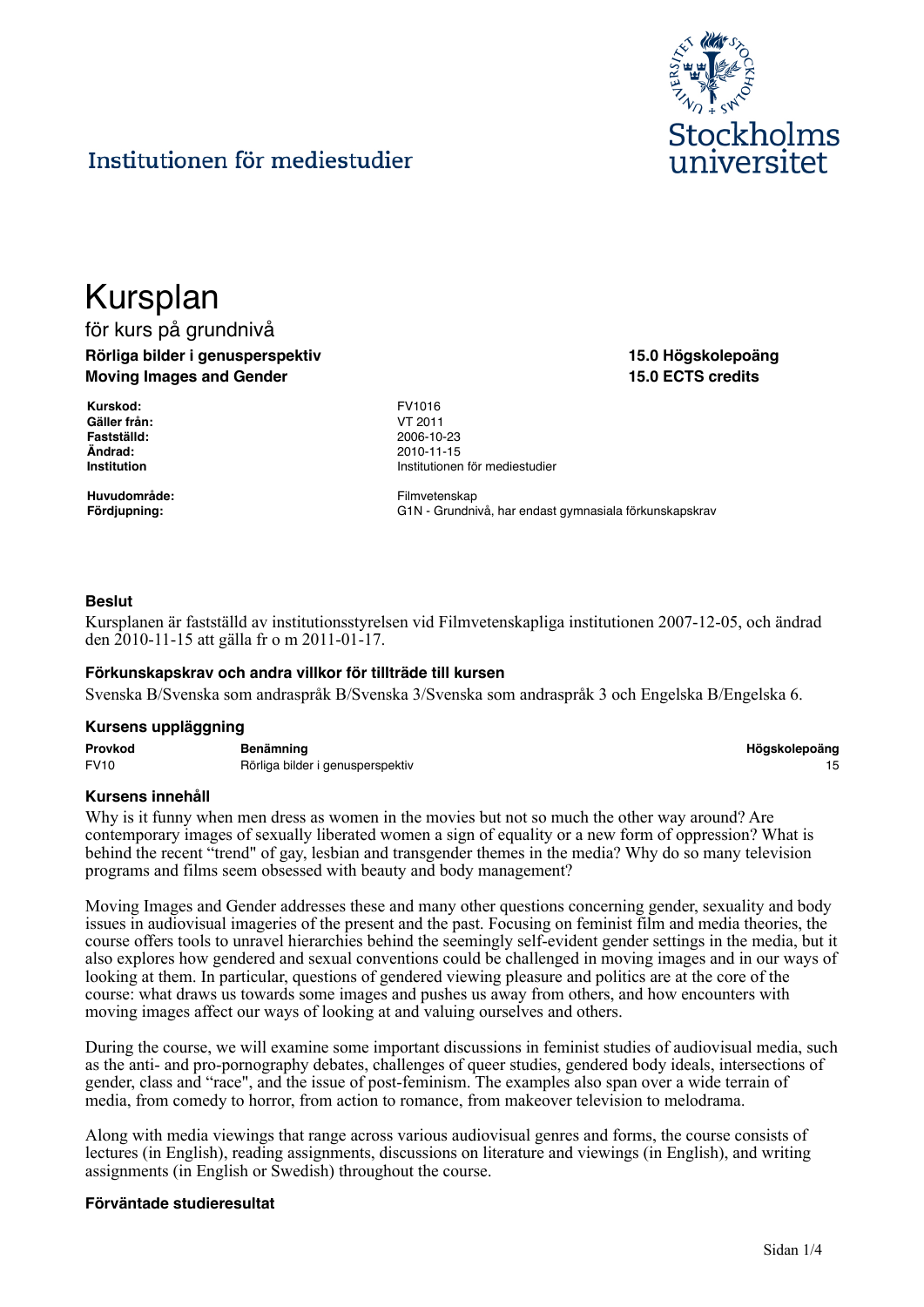Study goals:

After the course, students are expected to be able to

- Understand and critically reflect on introduced central concepts, such as gender, sexuality, class, ethnicity, post-feminism, body politics, queer cinema, and gendered spectatorship.

- Describe, evaluate and participate in debates around genres or narrative forms which have been important in feminist media studies, such as pornography, soap opera/melodrama, romance, comedy, reality television, and horror.

- Contextualize debates and moving image material within broader frameworks.

- Apply learned concepts and approaches to independent critical analysis of gender in moving images.

# **Undervisning**

Undervisning ges i mån av resurser. Beslut om undervisningens närmare uppläggning och om den undervisning som skall vara obligatorisk fattas av institutionsstyrelsen.

# **Kunskapskontroll och examination**

a. Inom ämnet filmvetenskap betraktas film-, teve- och övrigt mediematerial som visas inom kursens ram som obligatoriskt och därmed likställt med kurslitteraturen. Kursen examineras genom hemskrivning/muntlig tentamen/analysövningar eller genom en kombination av dessa. Hemskrivningar och andra skriftliga examinationsuppgifter skall författas och kunna presenteras elektroniskt. Kontroll av examinationsuppgifter kan komma att ske genom programvaran Genuine Text. Eventuellt fusk, såsom plagiat, behandlas efter anmälan från prefekt/studierektor av universitetets Disciplinnämnd.

b. Betygssättningen sker enligt en sjugradig betygsskala:

A = Utmärkt  $B = M$ ycket bra  $C = Bra$ D = Tillfredsställande E = Tillräckligt Fx = Otillräckligt  $F = Helt$  otillräckligt

c. Kursens betygskriterier delas ut vid kursstart.

d. För att få slutbetyg på hela kursen krävs lägst betyget E på samtliga moment.

e. Vid underkännande gäller att studerande som fått betyget Fx eller F på ett prov har rätt att genomgå fyra ytterligare prov så länge kursen ges för att uppnå lägst betyget E. Studerande som fått lägst betyget E på prov får inte genomgå förnyat prov för högre betyg.

Studerande som fått betyget Fx eller F på prov två gånger av en och samma examinator har rätt att få en annan examinator utsedd för att bestämma betyg på provet, om inte särskilda skäl talar emot det. Framställan härom ska göras till institutionsstyrelsen.

# **Övergångsbestämmelser**

När kursen inte längre ges eller kursinnehållet väsentligen ändrats har studenten rätt att en gång per termin under en period om tre terminer examineras enligt denna kursplan. Dock gäller fortfarande begränsningarna enligt 21 e ovan. För överensstämmelser med det tidigare kurssystemet hänvisas till institutionens studievägledare/studierektor/motsv

# **Begränsningar**

Kursen får inte tillgodoräknas i examen samtidigt med sådan inom eller utom landet genomgången och godkänd kurs, vars innehåll helt eller delvis överensstämmer med kursen.

# **Kurslitteratur**

Dyer, Richard. The Matter of Images. Essays on Representation. London: Routledge, 2002 (2nd edition). Chapters 3, 4, 5, 13, 14 and 15. (107 p.)

Sturken, Marita & Cartwright, Lisa. Practices of Looking. An Introduction to Visual Culture. Oxford: Oxford University Press, 2001. Chapters 1–3, 6, 8/10. (180 p.)

Online articles: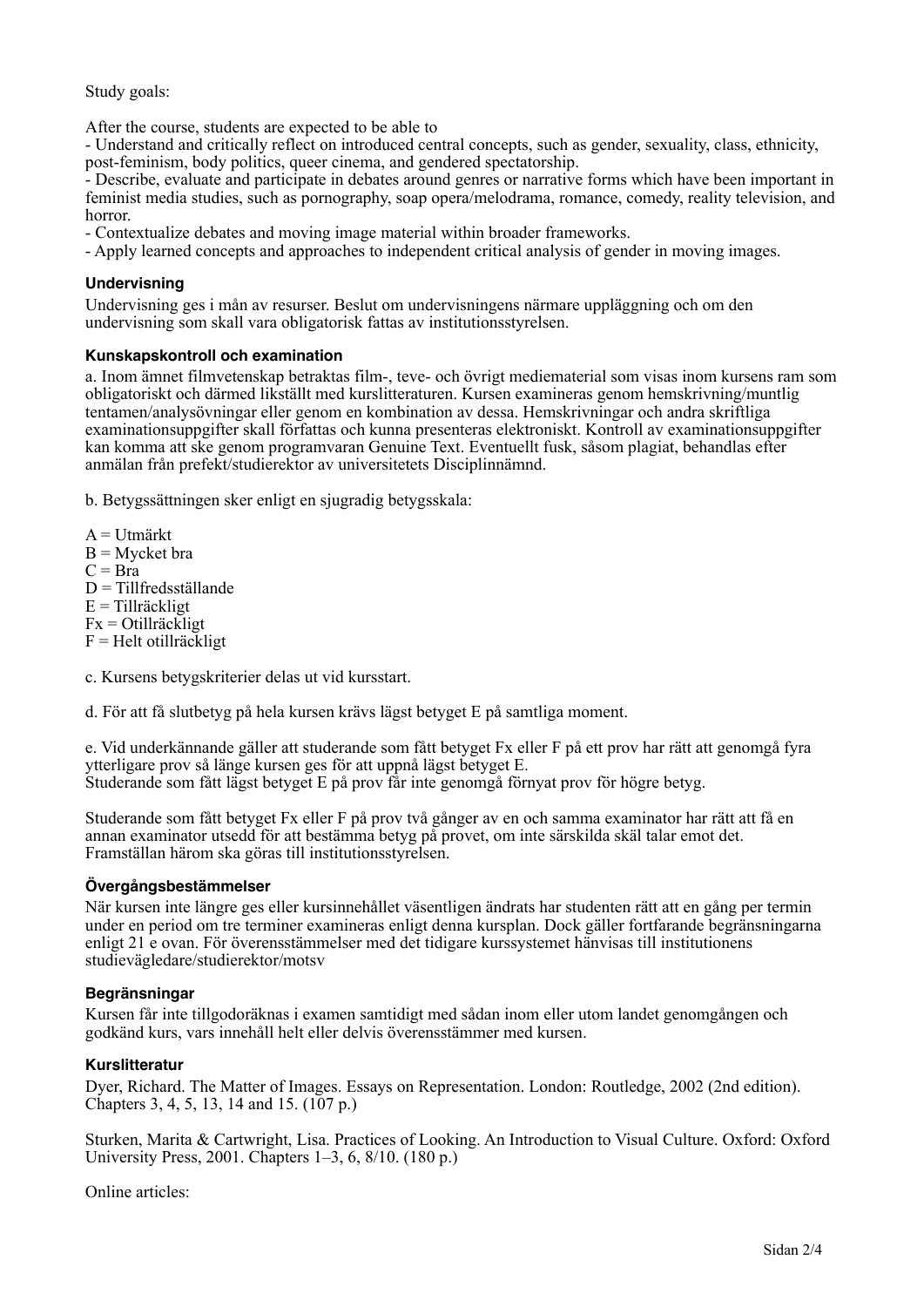Aaron, Michele. "Pass/fail". Screen 42:1, Spring 2001, 92–96. (5 p.) (available as E-journal)

Ang, Ien, "Melodramatic Identifications: television fiction and women's fantasy". Chapter 5 in Living Room Wars. Rethinking Media Audiences for a Postmodern World. London & New York: Routledge, 1996, 85–97. books.google.com> (12 p.)

Attwood, Feona. "Reading Porn: The Paradigm Shift in Pornography Research". Sexualities 5:1 (February 2002), 91–105. (14 p.)

Banet-Weiser, Sarah & Portwood-Stacer, Laura. "'I just want to be me again!' Beauty pageants, reality television and post-feminism". Feminist Theory 7:2, 2006, 255–272. (19 p.)

Berlant, Lauren & Warner, Michael. "Sex in Public". Critical Inquiry 24:2 (Intimacy special issue, Winter 1998), 547–566. http://www.jstor.org/stable/pdfplus/1344178.pdf> (19 p.)

Bobo, Jacqueline. "Black women's responses to The Color Purple". Jump Cut, no. 33, Feb. 1988. http://www.ejumpcut.org/archive/onlinessays/JC33folder/ClPurpleBobo.html> (14 p.)

Bordo, Susan. "The Body and the Reproduction of Femininity". In Unbearable Weight. Feminism, Western Culture, and the Body. Berkeley: University of California Press, 1993. Available online at books.google.com> and at http://www.unc.edu/~kbm/SOCI10Spring2004/BORDO.PDF> (18 p.)

Brody, Jennifer DeVere. "The Returns of 'Cleopatra Jones'". Signs: Journal of Women in Culture and Society 25:1 (Autumn, 1999), 91–121. (30 p.)

Brunsdon, Charlotte. "Pedagogies of the feminine: feminist teaching and women's genres". Screen 32:4 (Winter 1991), 364–381. (17 p.)

Cahill, Madeleine A. & Norden, Martin F. "Violence, Women, and Disability in Tod Browning's Freaks and Devil Doll". Journal of Popular Film & Television 26:2 (Summer 1998), 86–94. (9 p.)

Combahee River Collective. "A Black Feminist Statement", 1977. http://zinelibrary.info/files/Combahee3.pdf> (8 p.)

Dyer, Richard. "Don't Look Now: The Male Pin-Up." Screen 23: 3–4 (1982), 61–73. (12 p.)

Giroux, Henry A. "Private Satisfactions and Public Disorders: Fight Club, Patriarchy, and the Politics of Masculine Violence". In Public Spaces, Private Lives: Beyond the Culture of Cynicism. Boston: Roman & Littlefield, 2001. http://www.henryagiroux.com/online\_articles/fight\_club.htm>  $(28 \text{ p.})$ 

Imre, Anikó. "Twin Pleasures of Feminism: Orlando Meets My Twentieth Century". Camera Obscura 18:54 (December 2003), 176–211 (36 p.)

Kennedy, Helen W. "Lara Croft: Feminist Icon or Cyberbimbo? On the Limits of Textual Analysis". Game Studies 2:2, December 2002. http://www.gamestudies.org/0202/kennedy/> (15 p.)

MacKenzie, Scott. "Baise-moi, feminist cinemas and the censorship controversy". Screen 43:3, Autumn 2002, 315–324. (10 p.)

McRobbie, Angela. "Post-feminism and Popular Culture." Feminist Media Studies, Vol. 4, No 3, 2004,  $255-264. (9 p.)$ 

McRobbie, Angela. "Top Girls? Young women and the post-feminist sexual contract." Cultural Studies, Vol. 21, Nos 4–5, July/September 2007, 718–737. (19 p.)

Mellencamp, Patricia. "Situation Comedy, Feminism and Freud." In Tania Modleski (ed.): Studies in Entertainment (1986), 80–95. Available online at books.google.com>. (15 p.)

Modleski, Tania. "The Search for Tomorrow in Today's Soap Operas." Film Quarterly, Vol. 33, No. 1 (Autumn 1979), 12–21. (9 p.)

Mulvey, Laura. "Visual Pleasure and Narrative Cinema". Screen 16:3 (1975: 6–18. (12 p.)

Neale, Steve. "Masculinity as Spectacle: Reflections on Men and Mainstream Cinema". Screen 24:6 (1983),